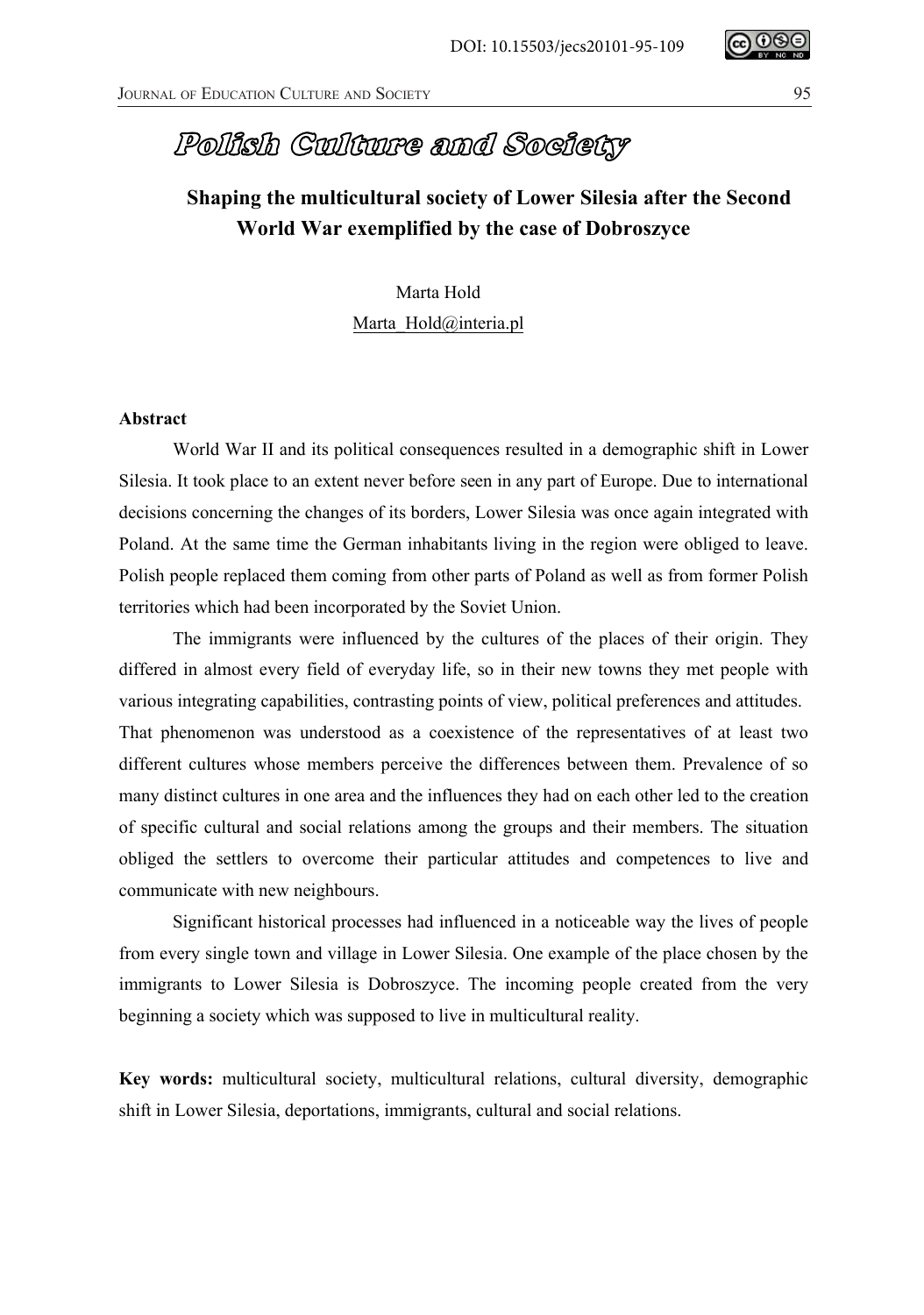Lower Silesia (*Dolny ĝląsk*) is a region in the South-West of Poland which consists of the Lower Silesia province and parts of Lubuskie and Opolskie provinces. It has borders with the Czech Republic and Germany. The southern border of Lower Silesia is delineated by the mountain ridge of the Sudeten range, the western has been determined since 1945 by the Nysa Łużycka river, the northern by the Barycz river and from the south with the Wielkopolska region. The eastern border runs along the lower Nysa Kłodzka region and Stobrawa valley up to the Trzebnickie Hills and the spring of the Barycz river. Wrocáaw, situated on the Odra river in the Silesian Lowland (*pol.* Nizina ĝląska) is the capital of Lower Silesia. This is one of the fastest developing regions of Poland which "may be characterized by its impressive scenery, tourism opportunities, economy, culture and scientific assets. The region is placed third in Poland according to gross domestic product (GDP) for each inhabitant. One of the strongest factors of Lower Silesia, apart from its situation at the great geographical crossing of important routes in Poland, is as a meeting point of many cultures and cultural diversity, identifiable in the mixed and different traditions and customs rooted in a rich history" (Chodorowska 2006, p. 7). According to A. Chodorowska "multiculturalism and multiplicity of ethnic groups create a situation in which almost every nation finds a reference point in the culture of the region" (Chodorowska 2006, p. 9). This is the consequence of the numerous and complicated historical processes which took place within these territories.

Lower Silesia has had many rulers throughout the centuries. "Since the 10th century [Lower Silesia] has been incorporated by various countries – the Monarchy of Piast in Poland, the Kingdom of the Czechs, the Austrian Habsburg Monarchy, Prussia and The German Reich. Finally, after World War II, Lower Silesia has been placed within Polish borders" (Berendt 2000a, p. 8). The biggest changes in the history of the region appeared after the end of the war and were the result of negotiations between the allies in 1945. "In the past the region was affected by changes in borders, countries, sovereigns or capitals to which the people paid taxes, but there always remained the same neighbourhoods, fixed street names and familiar language. In 1945 Lower Silesia not only changed owner once again, but it was also the first time in its history that border transformation was followed by a shift in the demography of the people living there" (Urbanek 2003, p. 11). It may be remarked that in the case of Lower Silesia the end of the World War II was at the same time the end of "cross-border existence of the region. It was the end of the continuity of multicultural development which had been typical for the area despite the wars, the changing borders and the diversity of the social groups diverse from ethnic, cultural and religious points of view. It was the first time that one country controlled the region with its material wealth and natural resources but without the people who used to live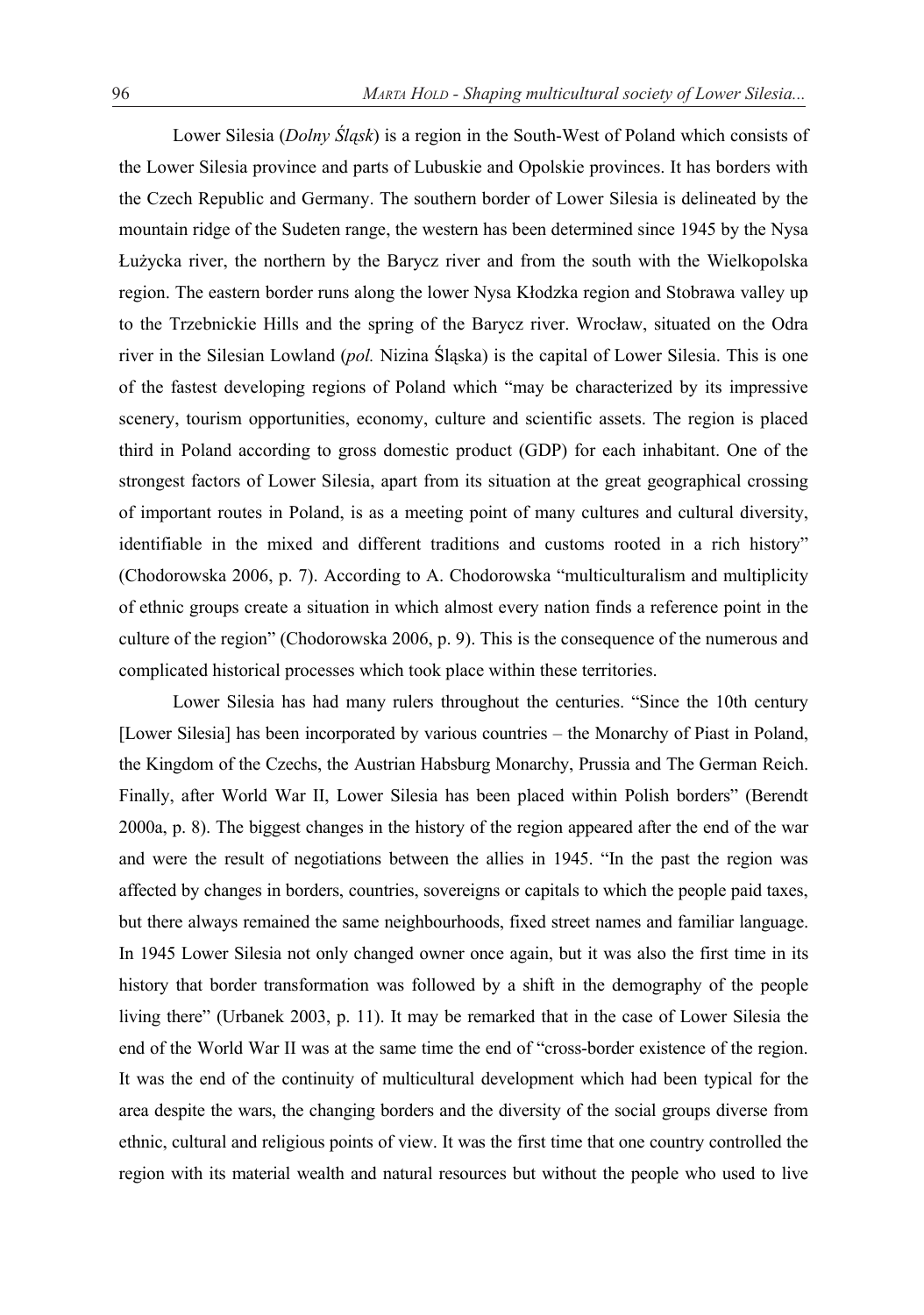there and whose ancestors had lived there for centuries. By that process Lower Silesia transformed its profile from German to Polish, and as a result the national and ethnic groups which used to dominate, became marginal" (Kaszuba 2002, p. 463).

World War II and its political consequences resulted in a demographic shift in Lower Silesia. It took place to an extent never before seen in any part of Europe. Due to international decisions concerning the changes of the borders, Lower Silesia was once again integrated with Poland<sup>17</sup>. At the same time the German inhabitants living in the region were obliged to leave. Polish people replaced them coming from other parts of Poland as well as from former Polish territories which had been incorporated by the Soviet Union. That solution was approved by the peace treaties signed in Yalta, Teheran and Potsdam. "As a result of the decisions ending World War II made in Potsdam and signed by the heads of the victorious countries: Roosevelt, Churchill and Stalin, the transformation of Polish borders became a fact. The eastern border was shifted to the Bug river, in the west it was set up along the Odra and Nysa Łużycka rivers. Following this, Poland lost Kresy<sup>18</sup> to the Soviet Union. The loss of the eastern lands was supposed to be replaced by the annexation of the terrains belonging to Germany before World War II. Thus was justified on historical reasons that centuries before the area had originally been Polish and hence it was called in Polish propaganda, "the Recovered Lands" (Berendt 2000b, p. 141).

These decisions led to enormous, planned deportation whose purpose was national unification within the borders of the countries. Moreover, it served as a solution to the problem of minority groups in the new political organization of Europe. Authorities in Poland in fact were part of the communist system supporting the idea of a nationally homogeneous country. "It was justified by the negative experience of Poland and by necessity of the appropriate relations with the neighbouring countries" (Ciesielski 1999, p. 13). As early as 9th September 1944 the Polish Committee of National Liberation (PKWN)19 and the States of National Councils of the Ukrainian and Belarusian SRR signed in Lublin two, almost identical, accords (Polish-Ukrainian and Polish-Belarusian) concerning the rules of deportation. A few days later, on 22nd September 1944, an analogical arrangement was made with the Lithuanian SRR. "The

 $17$ The last time when Lower Silesia was within the borders of Poland was in the 13th century when that region was lost in the battles with Germany and never came back to Poland till the 1945 on the strength of Yaáta conference decisions.

<sup>&</sup>lt;sup>18</sup>Term *Kresy* means outskirts or borderlines and concerns the Polish eastern frontier. During the period of the Second Polish Republic, these territories roughly equated with the lands to the east of Curzon Line.

<sup>&</sup>lt;sup>19</sup>The Polish Committee of National Liberation was a provisional government of Poland, officially proclaimed on the 21<sup>st</sup> of July 1944 under the direction of State National Council (KRN) in opposition to the Polish government in exile. It exercised control over Polish territory re-taken from Nazi Germany and was fully sponsored and controlled by the Union of Soviet Socialist Republics.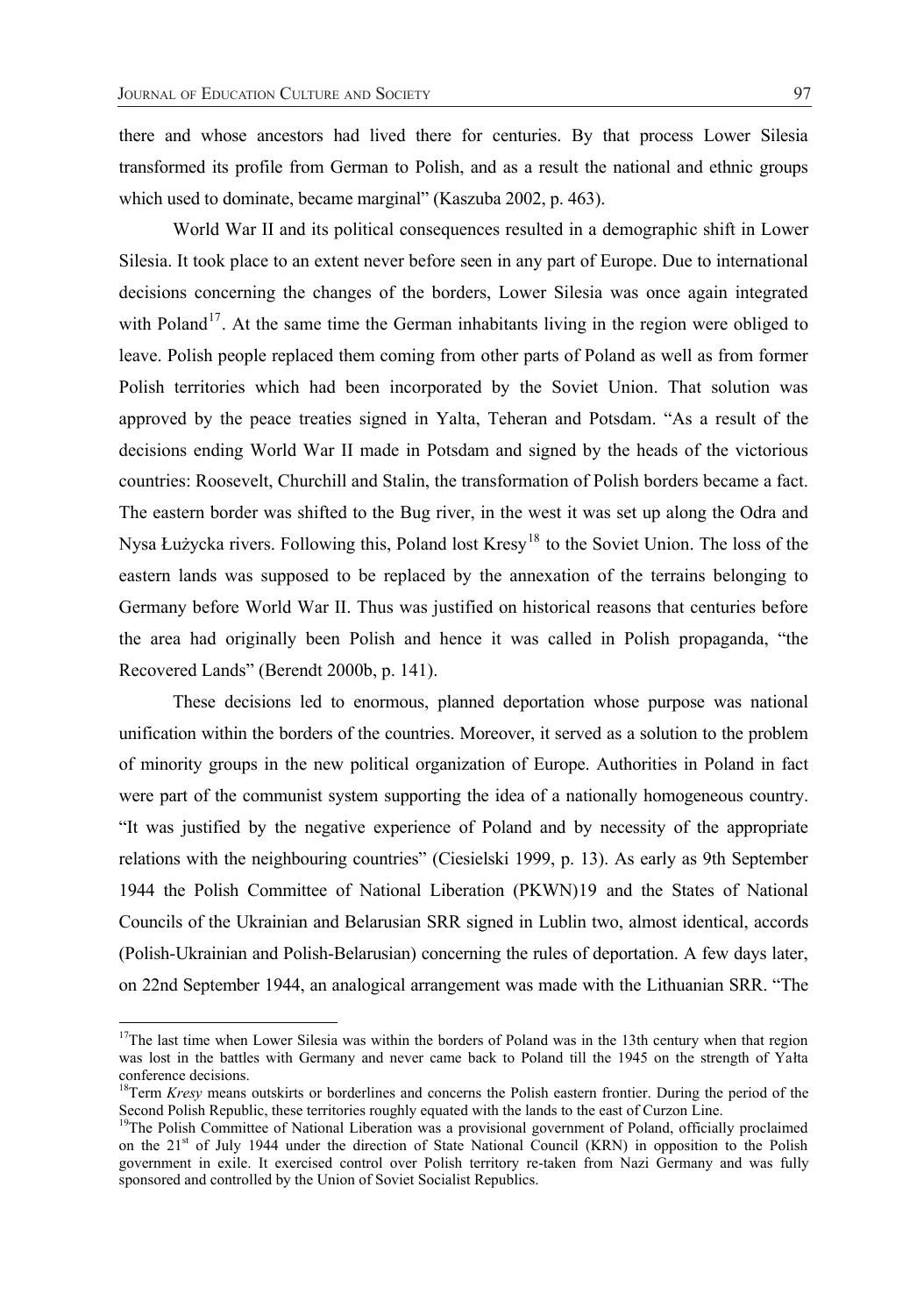three accords regulated the deportation from other countries to Poland as well as the other nationalities from Poland to certain Soviet Socialist Republics. The deportations were supposed to be entirely voluntary. (...) The deported people could take with them their clothes, shoes, underclothes, sheets, nutrition, the house equipment, everything up to a maximum weight 2 tons per family. Apart from thus they were allowed to take domestic cattle and fowl. Professionals could take the tools necessary for their occupations" (Ciesielski 1999, p. 14-15). It was forbidden to carry more than one thousand roubles of money in cash per person, and there was a prohibition on gold, platinum, gemstones, works of art, arms, soldiers' equipment, furniture, cars, motorcycles, photographs (apart from personal pictures), plans and maps.

Simultaneously during the last months of the war, the "evacuation" of Germans from the Recovered Territories began. It was obvious that after the war experience, the coexistence of Polish and German nations was not possible in one place. Moreover, there were already people arriving, being deported from Kresy and the immigrants from other parts of Poland. Hence, it was simply impossible to double the number of inhabitants in the region. For the Polish deportee who came to Lower Silesia the properties of the previous residents were supposed to be compensation for the loss of all their possessions and fortunes from where they used to live.

To ensure their rights for the Recovered Territories, the new Polish officials started the German expulsion from Lower Silesia from the very beginning of 1945. This action had been designed for the refugees coming from the East and was supposed to have set the example of applying the law within the Recovered Lands. Today it is called a "wild" expulsion. Nevertheless, the expulsion of Germans living in Lower Silesia was legitimised by the Allies during the Potsdam conference as well as within the accords signed in 1946 by the Allied government in Germany. In general there were about one million Germans transferred to the occupied zones of Germany" (Czapliński 2008, p. 12).

After World War II most of the migrating people settled in the Polish Recovered Territories to a large extent due to the ability of that region to absorb them. Nevertheless, the immigrants also encountered some difficulties, for example they couldn't access certain buildings which were still occupied by the Soviet Army. Then there was the remarkable lack of any administration system, no sense of security and the destruction of properties. After the national shift in the area of Lower Silesia, the region was settled by various ethnic groups which at the beginning did not create a coherent society. The new inhabitants lived together but as they came from different countries, they varied considerably regarding tradition, mentality, and experiences. "In the newly created societies with vivid memories of the war, regional customs took precedence over national ones. The immigrants were influenced by the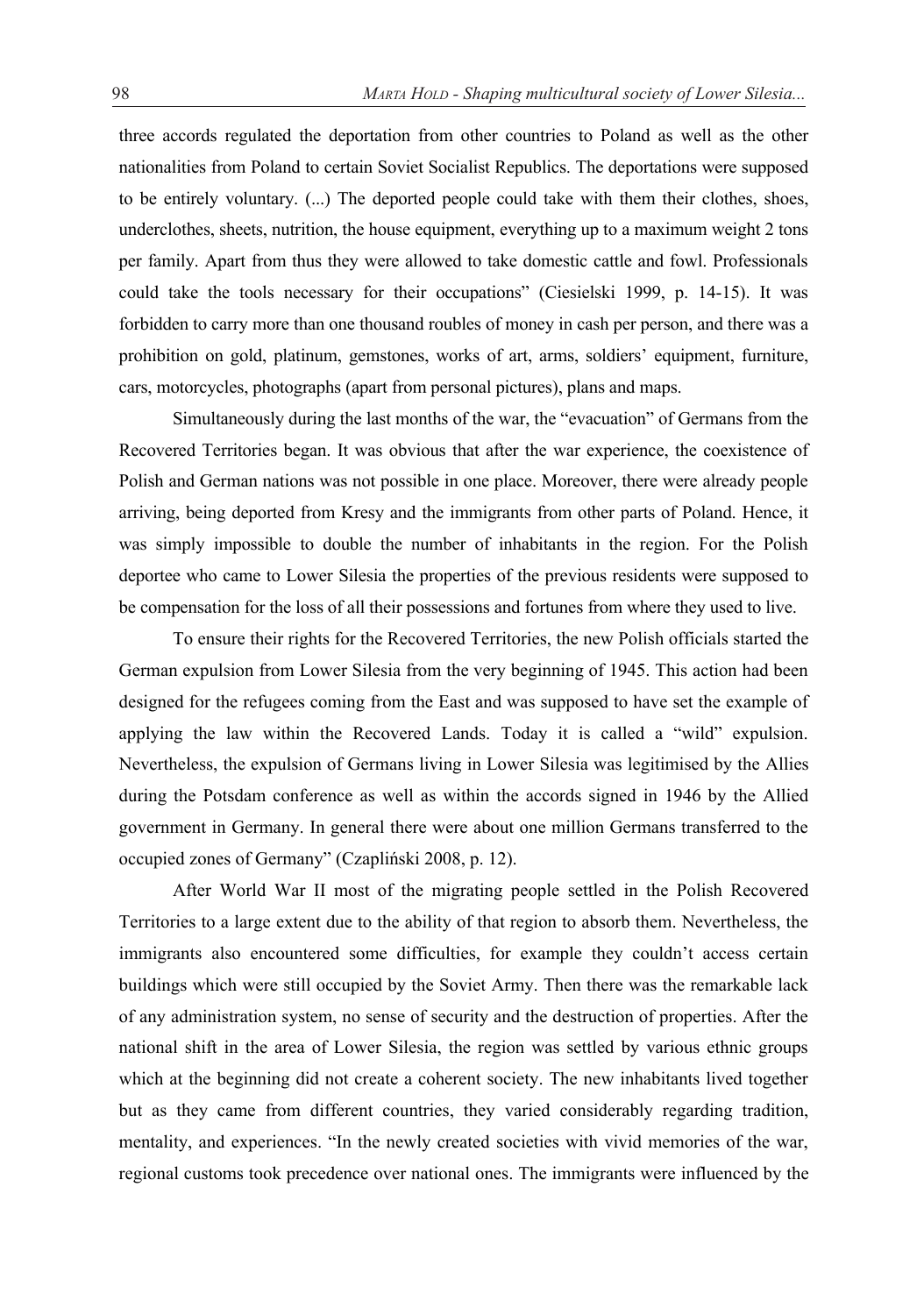cultures of the places of their origin. They differed in almost every field of everyday life, so in their new towns they met people with various integrating capabilities, contrasting points of view, political preferences and attitudes" (Kaszuba 2002, p. 450). Among the immigrants coming to post war Lower Silesia the following three essential groups may be distinguished:

- 1. Internal immigrants from central and southern Poland;
- 2. Repatriates and deported people from The Soviet Union (former Kresy);
- 3. Repatriates and re-emigrates from other countries.

The most numerous group consisted of the internal immigrants. They had priority for settlement in the region because of the fact that it was easier for them to move within country borders without crossing them. Moreover, they were not restrained by access to means of transport. Deportation was a voluntary choice which gave them hope for a better future with better living conditions. Finally, they had never felt that their movement meant a definitive cut from the place and society where they used to live. In their mind they always had the possibility to go back to where they came from or at least they were sure to have the ability to keep in touch with their families and friends. "The internal immigrants had created a comprehensive society with a diversity of attitudes, points of view, reasons for their arrival in Silesia  $(\ldots)$  their nationality and social affiliation enabled them to claim that in that group people for whom material reasons were the most important were predominant. The priority of their migration, perspectives for social promotion and material enrichment resulted in the acceptance of the new living conditions that became easier and contributed to the positive image of the new government in charge of the transformation" (Kaszuba 2002, p. 450).

Those deported from Kresy constituted a significant group of immigrants into Lower Silesia. Nevertheless, for them it was a drastic change and one to which they had been forced by the political decisions and governmental accords. It was necessary for them to cut ties with the places where they grew up, leave their relatives and friends. All that was accompanied by feelings of compulsion and injustice. "Up to the end of 1947, 121 846 were deported from Lithuania, 247 936 from Belarus and 612 405 from Ukraine and moved into the Recovered Territories" (Ciesielski 1999, p. 45). It was a proportional system of deportation based on the so called "parallels rule" which referred to the condition that people upon moving were changing their places of living according to the parallels, so that after migration they found conditions comparable to those which they had left. In other words, they retained a more or less similar geographical atmosphere. "The deported came from seven provinces of the former Kresy. The dominant province was Lviv, then Wilno, Tarnopol, Wołyń, Stanisławów, Polesie and Novogród provinces. The people from Kresy didn't have many possibilities to choose a place to stay. That evoked a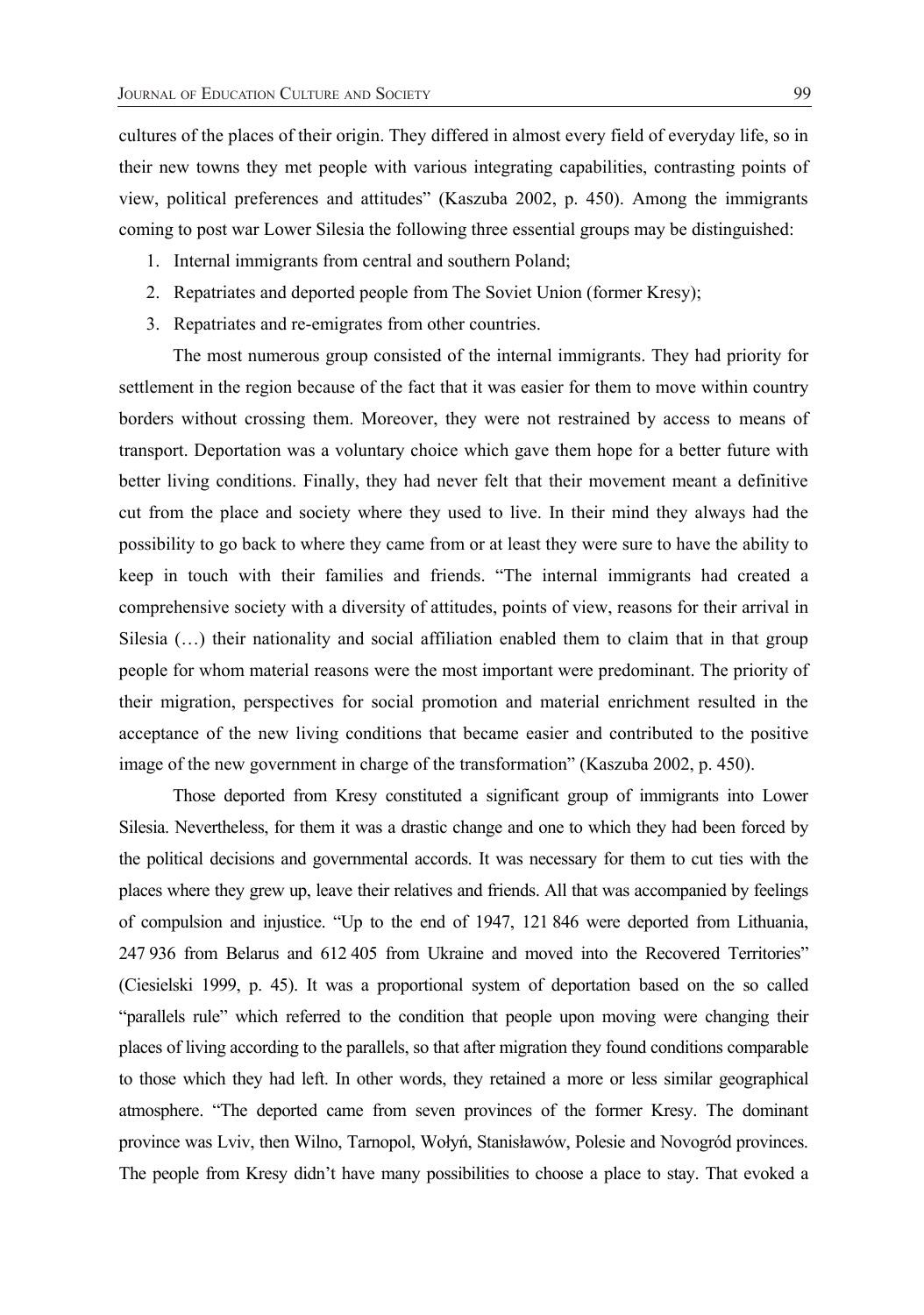conviction of limits existing in a new area and resulted in disturbed acclimatization, all due to the feeling of compulsion. In consequence, adjustment to the new environment became much more difficult, resulted in homesickness and enforced the opposition to a communist government which was blamed for the loss of the little homelands. Those deported from Kresy did not share the hope of the internal immigrants that one day they would be able to return to their homes. Because of their hope to go back to their motherlands they created a social group prone to a psychosis of temporariness and the feeling that another Polish border shift might be possible. That feeling was typical for those who moved to the former German territories where nobody was sure if and how long the new borders would be kept in their current state" (Kaszuba 2002, p. 450).

The decision about coming to the Lower Silesia was the immigrants own choice as far as other countries like Romania, Yugoslavia, France or Belgium were concerned, as they - after the centuries - were coming to the land of their ancestors. There was also another group of new Lower Silesia incomers, called "the army settlers" who came there to prepare the region for the arriving soldiers and their families and in the end they also settled in the recovered territories. Apart from the settlement and deporting<sup>20</sup> action, as the result of political asylum to Lower Silesia, Greek and Macedonian immigrants arrived, forced to leave their motherlands after the fall of the communist uprising. "According to the statistical data from 1950, 1 698 911 people lived on the Recovered Territories including: 906 998 internal immigrants from southern and central Poland, 593 348 from the lands annexed to the Soviet Union and 69 800 from Romania and Yugoslavia.





**Prepared by Author** 

<sup>&</sup>lt;sup>20</sup>*Akcja osadniczo-przesiedleńcza* means in direct translation the action of deporting people from one place and settling them in another region, in that case in Lower Silesia.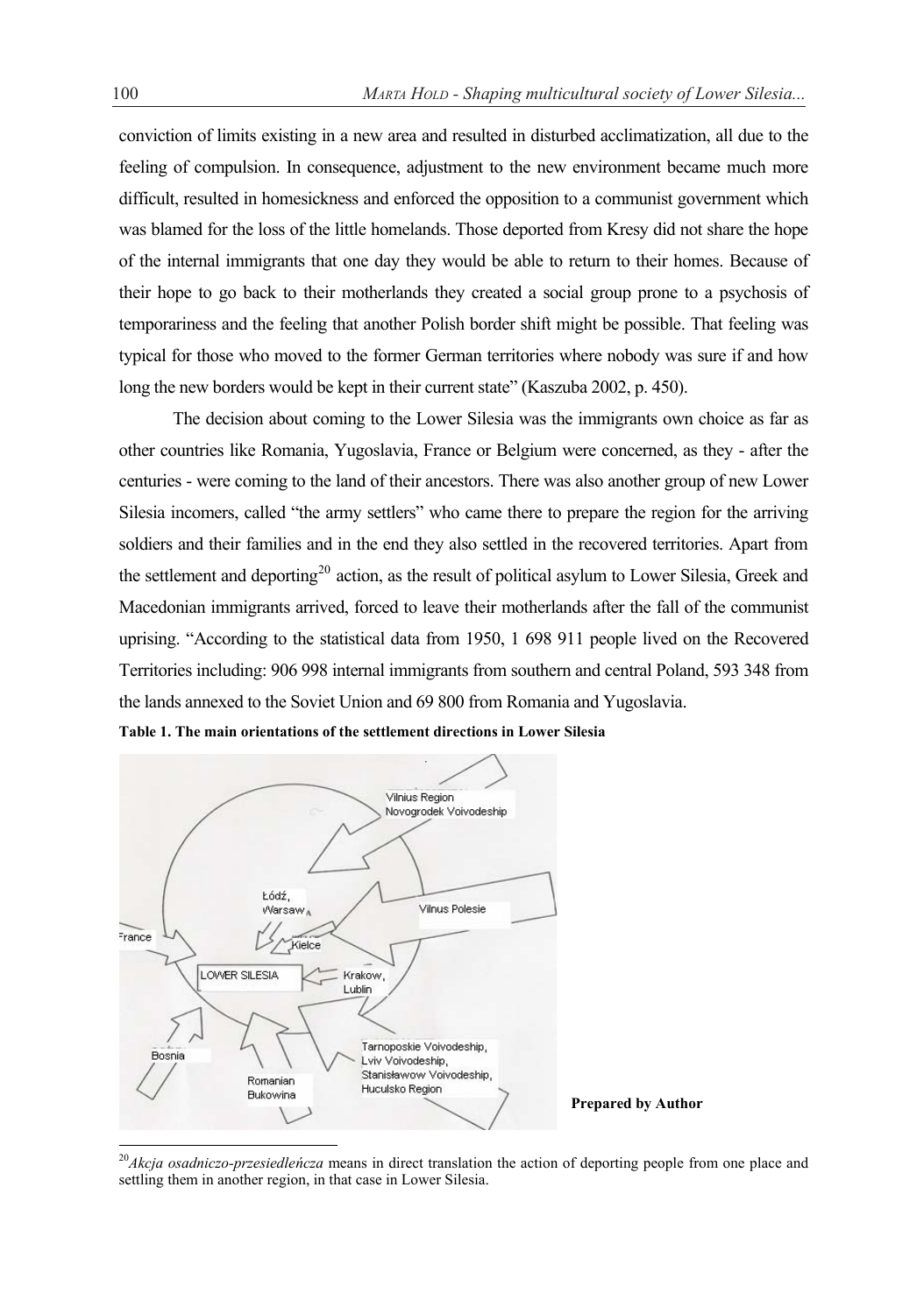New settlers comprised communities of various people who used to live in the thousands of towns and villages destroyed after the war. An example of a place chosen by the immigrants to Lower Silesia is Dobroszyce. The incoming people had created from the very beginning a society which was supposed to live in multicultural reality. The deported met in a new place of living "buildings partially with equipment, some tools of work, documents concerning the history of the place and its previous inhabitants indicating the area as the meeting point of various ethnic groups. In Lower Silesia history had to continue with those who came there because of different reasons" (Berendt 2000b, p. 142). The new settlers created the culture of Lower Silesia which gave a base for today's society. The new reality for dwellers was confronting many diversities, various beliefs, expectations and attitudes – accepted by the new group or not.

 In the society shaped after World War II the multicultural relations among the new inhabitants of Lower Silesia were noticed. That phenomenon was understood as a coexistence of the representatives of at least two different cultures whose members perceive the differences between them. Prevalence of so many distinct cultures in one area and the influence each had on the others led to the creation of specific cultural and social relations among the groups and their members. The situation obliged the settlers to overcome their particular attitudes and competences to live and communicate with new neighbours. It is explained by Szerląg who claims: "These are individuals who create the social relations in the area where are present two or more culture groups. Among them there may be distinguished some small communities: ethnographic, linguistic, religious or national. Furthermore, living in that kind of society obliged people to get used to the situation of "diversity" (Szerląg 2001, p. 26).

The scientists who explore the idea of multicultural societies (e.g.  $M$ . Albiński, J.  $M$ . G. Thurlings, L. V. Thomas) distinguish different levels of intercultural relations. One of these is the idea of M. Albański who indicates the following types of multicultural society organization: "escape", "territorial segregation", "underground living", "isolationism", "practical openness", "ideological openness" and "assimilation". L.V. Thomas points to "passive opposition (isolation), "active opposition" (which is characterized by insisting on the purity of one`s own culture), so called "slackness assimilation", "peaceful assimilation", "accommodation" (when coexistence is connected with indifference) and finally "cooperation" when the groups are complementary (Compare: Golka 1997, p. 55). M. Golka in a simplified pattern presents all possible intercultural relations:

- 1. Open antagonism
- 2. Passive antagonism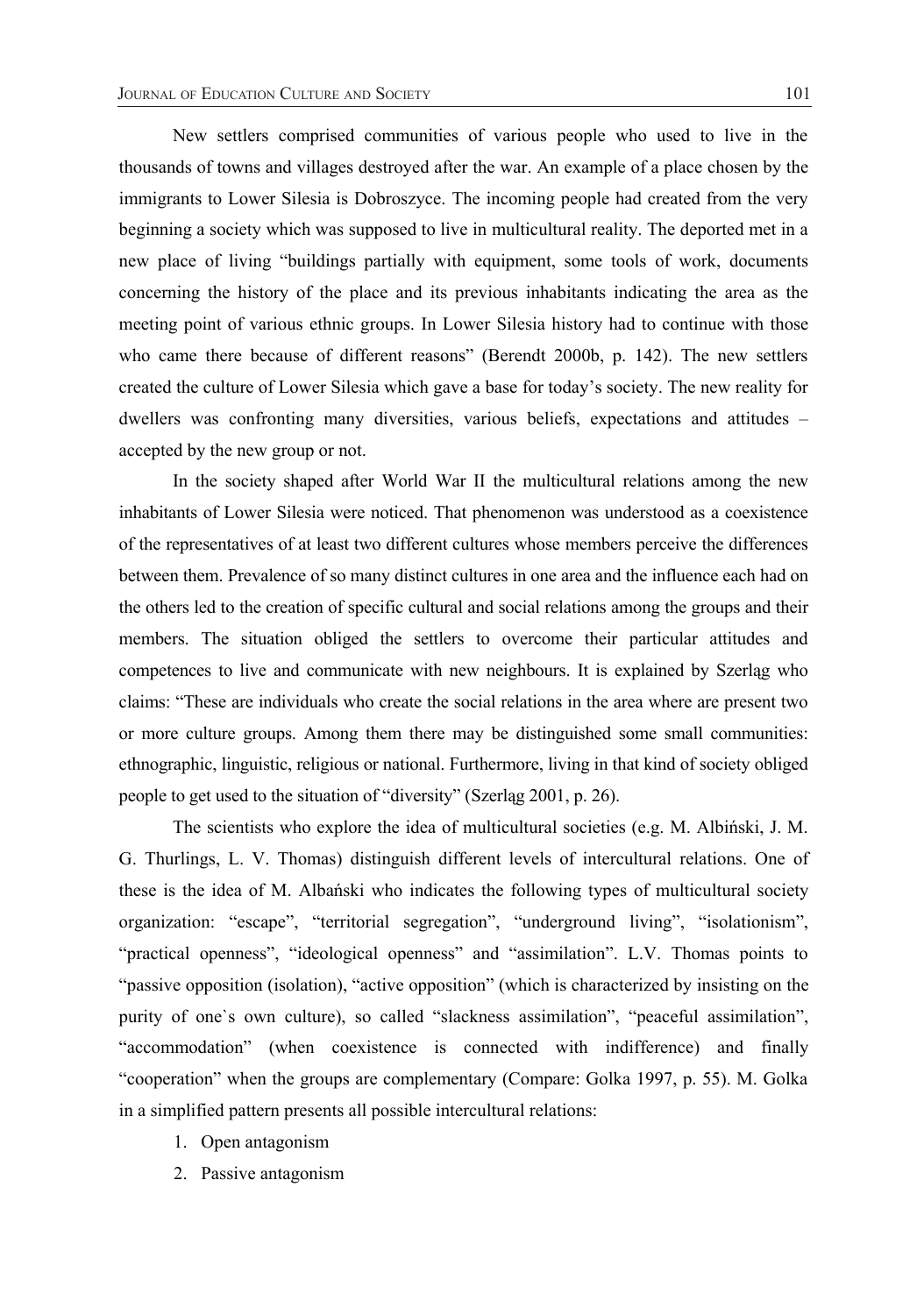- 3. Segregation or isolation, public and hidden
- 4. Sham coexistence which is based on mutual accommodation
- 5. Assimilation connected with complete, mutual acceptance and cooperation (Golka 1997, p. 55).

 Therefore "the relations existing in the multicultural society, might be presented as a continuum starting from those antagonistic ones which disable either communication or understanding entirely, and ending with the full coordination and coexistence of one group in confrontation with some dominating culture, with mutual sanctioning of practices facilitating acceptance" (Szerląg 2001, p. 29).

From the very beginning there were many problems with the multiculturalism of the society created in Lower Silesia. "The society composed of people so different from every point of view still exists. To achieve this goal those who created it had to face many cultural disharmonies coming from various traditional backgrounds, nutrition customs or methods of work. (…) Regional differences as well as the ethnic ones were remarkable in every field of social life, particularly in the traditions concerning clothes and language which kept their original character" (Berendt 2000b, p. 147). It took many years for so diverse a society to integrate and to feel attached to Lower Silesia as their own land. Moreover, the assimilation was disturbed by the policy of the communist state whose government provided anti-German propaganda.

Shortly after the war "Lower Silesia was filled with an atmosphere of prejudice. People lived with never-ending quarrels among the different social groups which tried to alienate one from another, but on the other hand were forced to stay together in one area. It was a method for those who didn't come from Poland to deal with the feeling of homesickness and with the alienation in a new place. On the other hand, the behaviour of the autochthons was concentrated on the protection of their territory from intruders. (…) An integral feature of people living in Lower Silesia, even more important than their nationality, turned out to be regional diversity. Intolerance for any kind of difference which concerned not only the national or language purity became a feature unusually common in the recovered territories. The antagonistic reactions and contempt were caused by the differences noticeable in the culture, customs, regional languages, clothes, work traditions, etc." (Kaszuba 2002, p. 463). There were some nick-names used by the new settlers in Lower Silesia which proved the aversion among them. Hence, the autochthons were called "Szwab", "Luterak" or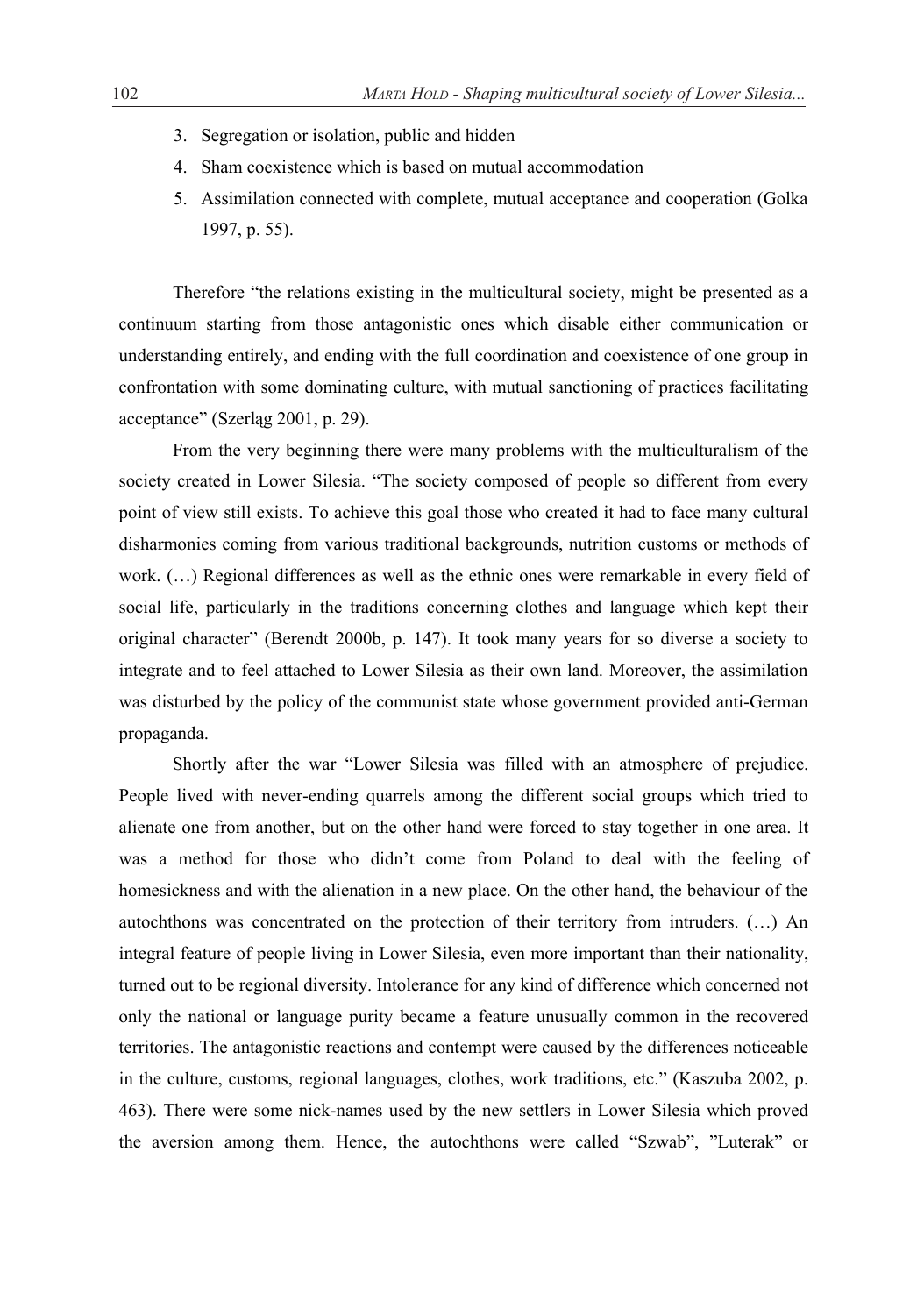"Niemiec"<sup>21</sup>. The immigrants from the east were called "Rusacy", "Parsiuki", and "Zabugole"<sup>22</sup>. Those who came from central Poland because of their poverty were called "centralacy", "bosi Antkowie" or "złodzieje"<sup>23</sup>. Finally, the immigrants from Ukraine were called "Ukraińcy", "chchałowie" and "kacapowie"<sup>24</sup>.

Significant historical processes had influenced in a noticeable way the lives of people from every single town and village in Lower Silesia. The transformation concerned also Dobroszyce, a village which until the 1945 belonged to Germany and existed under the name Juliusburg. Today it's a small town with about 6000 inhabitants constituting part of OleĞnica county, located in the northern part of the OleĞnica plain, on the cross roads of the route from Wrocław to Twardogóra and from Oleśnica to Trzebnica. Still, in 1945 40 % of the inhabitants in Dobroszyce were Germans deported a short time after the border shift. By the end of 1946 they had almost disappeared from the region. That fact is mentioned by the first Vogt (wójt) of the village, Mr. Burzyński: "It was followed by the repatriation of Germans; we deported them from Dobroszyce and the villages nearby. We brought them to OleĞnica to a castle where we received an official confirmation that 1084 Germans had been moved away" (Burzyński, p. 3).

Dobroszyce as well as its closest neighbouring town Oleśnica had fortunately avoided the battles during the war and were liberated on the  $21<sup>st</sup>$  January 1945. Hence, the Polish soldiers returning from the war or being deported from other territories had chosen Dobroszyce as it had not been destroyed as had other parts of Poland. The earliest immigrants were those who were returning after compulsory work in Nazi Germany and were stopped at the soviet check-point in OleĞnica. Then there were people coming from Kielce, Krakow, Poznań voivodeship and other regions of Poland, mostly from the Kresy. About 50% of the inflowing people came from two towns near Lviv: Sądowa Wisznia and Siemianówka. There was a special reason for deporting almost entire villages from one place to another: it was to keep the regional identity of their inhabitants due to the rule that "macro cosmos, preserved in a community, provides the opportunity to continue good relations among neighbours, enables

<sup>21</sup> *Szwab* in an every-day language means German. It's a term which comes from the name of *Schwaben* or *Schwabenland,* a historic region of Germany. *Luterak* this is, pronounced in Polish way, a pejorative name for Lutheranisme. *Niemcy* – the Germans, what at that time was a name with a pejorative meaning.

Eurisming. *Niemcy* – the Germans, when the Germans, when the German state means with a negative signification - the Russian; the parsiular, fianly the Zabugole described those who came from the region on the east of Bug r

Russian; the parsian; fiancy the Zabugole described the east of Bug river. 23 Central Poland was a very poor region after the war so their nicknames were created according to that characteristic. So that "centralacy" concerned people from the center of Poland, bosi Antkowie, in a direct translation meant: Anthony's without shoes (Antek it's a name popular in the countryside were the people were very poor), and the third one – złodzieje means simply thieves.

 $^{24}$  In a pejorative meaning the Ukrainians means the people from Ukraine, the chchałowie, the kacapowie.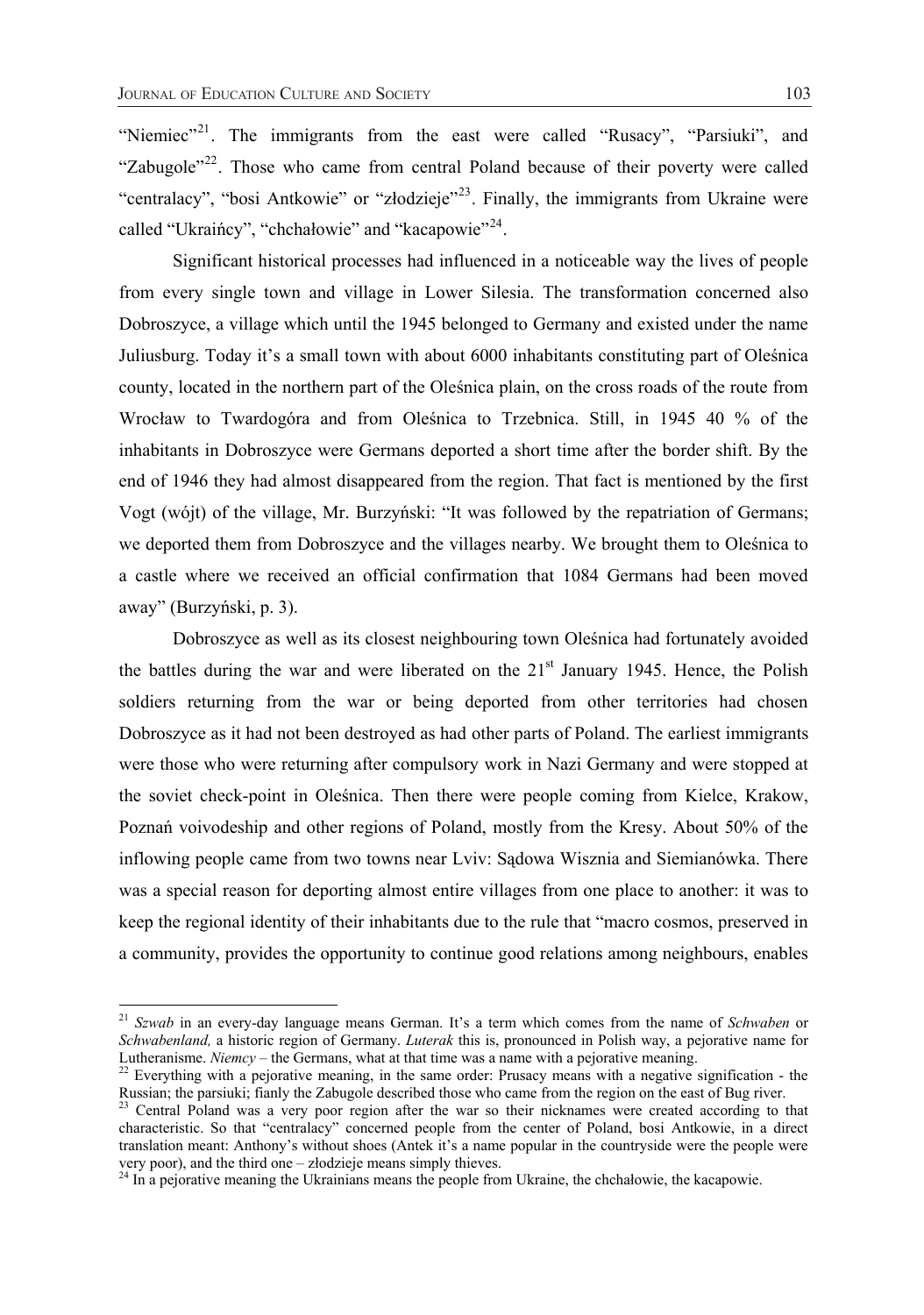retaining of local authorities, but on the other hand sustaining the old disputes, customs and moral norms" (Berendt 2000b, p. 152). It also favoured the old prejudices as well, as is reflected in the words of a woman deported from Siemianówka to Dobroszyce, Maria Bajorek: "People in our village used to live in a Lviv atmosphere (Siemianówka was located 6 km from Lviv). Our plans for the future concerned only this town. The women from Siemianówka used to go there every day to sell milk. Our entire life was centred around this magic city. Those who lived in Wisznia Sądowa were more linked to Ukraine. Unlike them, we were placed in the centre of Polish atmosphere existing in Lviv. We thought Ukrainians were stubborn, quarrelsome, vengeful, jealous and mendacious people. So when we had to live with them in one village, it created many difficulties for us" (Oral account of Bajorek M., taken by Stepień in 1998). Actually it is still possible in Dobroszyce to hear, when somebody wants to offend another the use of the name "the Ukrainian from the Sądowa Wisznia" with a negative meaning.

The social adaptation from the very beginning concerned the closest environment and was based on the reconstruction of the previous reality of where the deported used to live. Those who came from Siemianówka usually chose the part of Dobroszyce by the small river Dobra with the old castle and the church. That location reminded them of their previous village located near Stawczanka, their "small motherland" with a court and a church on the hill. Among the oldest inhabitants of Dobroszyce the name 'Siemianówka' is still in use for that part of the village.

Apart from those deported from Lviv there were also immigrants from Kielce, Rzeszów and Kraków voivodeships as well as people from the Vilnius region. In that way Dobroszyce became the place where different cultures and mentalities met. The antagonisms were evident in every domain of life, in the quarrels, in the nicknames with pejorative meanings even in the interdiction of marriages with 'not ours' that meant those who didn't come from the same town. Usually people from the same town created strong groups closed to strangers. Hence, in the most difficult situation were those who were cut off from their natal villages and were forced to stay in an unknown place among unfriendly people. The difficulties appeared even in the obligations of everyday life like doing shopping in the market. M. Preniarz, deported from Vilnius region provides an example of the kind of discrimination: "It wasn't about hostility but when the shop assistant in a store was repatriated from one of the major groups, the women in the queue asked her not to sell too much to me because there wouldn't be enough left for 'their people'. They didn't even try to hide their resentments" (Oral account of Preniarz P., taken by Stępień in 1998).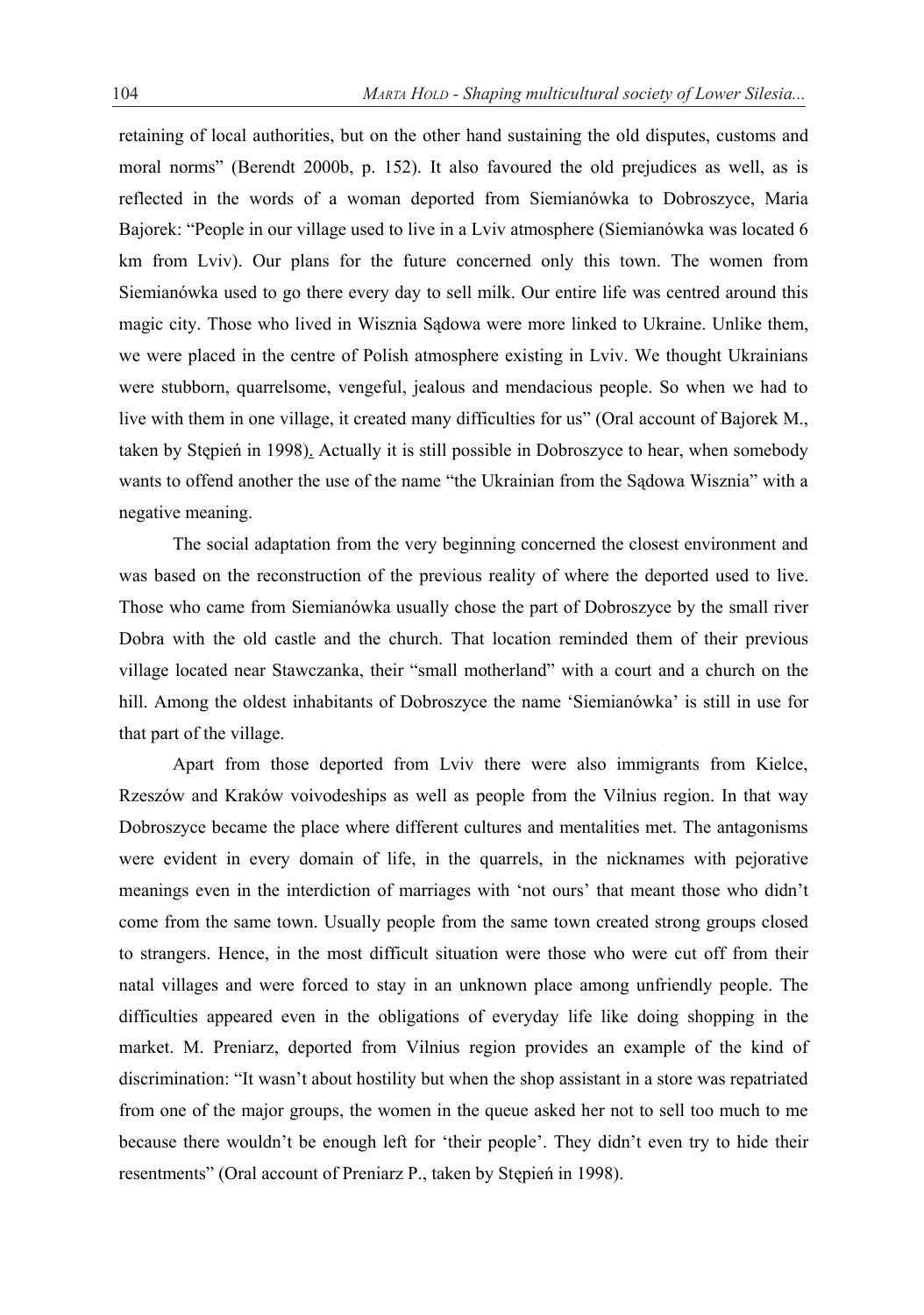Antagonisms among the immigrants from Poland and those deported from the Kresy were most noticeable there. Even two years after the border transformation marriages between the representatives of the two groups were surprisingly rare. M. Bajorek from Rzeszów voivodeship recalls the early days of the relationship with his future wife deported from Siemianówka: "At the beginning we kept our love hidden that's why we used to meet after the church services or we would simply leave them to have some time just to ourselves. Otherwise it was not possible to meet because she came from Siemianówka and I was from Gorlice..." (Oral account taken on the 28<sup>th</sup> of October 2008). Furthermore, there were parish registers which confirmed the difficulties of coexistence of the various social and national groups in Dobroszyce. In the register of marriages during the first two years after the war, marriages between the repatriates from Poland dominated. For them deportation was the beginning of new life with a chance for better future. Those deported from Kresy thought differently, with marriages coming in much later and not so frequently, according to the documents. For them Dobroszyce was just a temporary place to stay because they still kept the hope of returning to their motherlands. 'Mixed' marriages between those from Kresy and their new neighbours from Poland were rather rare.

 The deported were aware of the importance of decisions taken at that time and about the significance of the occurring changes which were fundamental, personally for them as well as for following generations. Therefore they required the acceptance of the community and tried to aspire to the highest, traditional values. Usually people settled in Dobroszyce were deeply religious therefore to have a priest and a church in the town was essential to them. It should be emphasized that "the catholic church participated actively in the process of unification of the recovered territories. In this particular case the Church decided to exceed its normal obligations to support the process of integration of people coming from different social and ethnic groups" (Kaszuba 2002, p. 440). Similarly in Dobroszyce a leading role in the integration was played by the first provost of the local parish, priest Kasprzycki. Thanks to his activity, after the evacuation of the soviet army on  $23<sup>rd</sup>$  December 1945, the church was saved and rebuilt later by all the inhabitants of Dobroszyce. The priest Kasprzycki recalls the events of that time: "We started the necessary renovation; we repaired the roof, put windows in the walls and prepared the interior to make it possible for the building to be used. Thanks to the hard work of the people the church was ready to use in a very short time" (Oral account of a priest Kasprzycki T., taken by a priest Kiełbasa A. in the 1970).

Marriages and baptisms became important events for the newly created community. M. Burzyński recalls: "The first marriage in Dobroszyce was entered into by M. Kubica and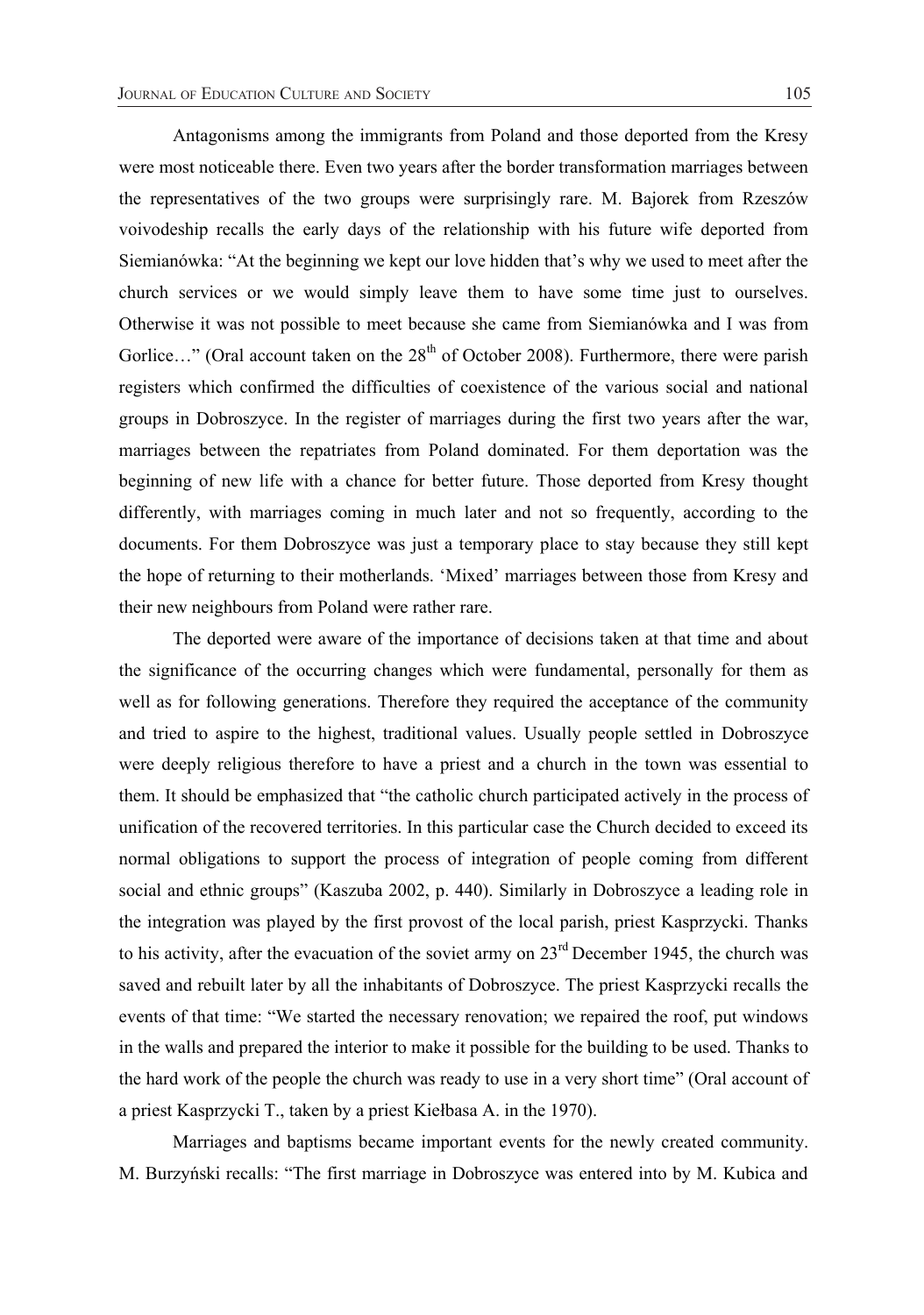Ms. Kowala in the church in Wojska Polskiego street. It was such a joy for the whole village! We had been organizing a rehearsal every evening to prepare the surprise. As a result, we sang for them *Veni Creator*<sup>25</sup> even without an organist which we simply didn't have at that time" (Burzyński, p. 2). Moreover, the church ceremonies created occasions to get to know each other. For instance, those who came from Siemianówka were characterized by the fact that they knew the entire text of the funeral mass by heart. The priest Kasprzycki mentioned: "When at the end of 1945 the priest started to sing *Veni Creator* during the marriage ceremony the repatriates from Siemianówka joined him immediately and sang loudly. What's more, they knew the funeral ceremony by heart" (Oral account of priest Kasprzycki T., taken by priest Kiełbasa A. in the 1970). Shortly after deportation for those who came to Dobroszyce being present at services was the best way to get familiar with their new neighbours. Christmas and Easter were particular ceremonies for which every group brought from their motherlands typical traditions. Even today there are some differences visible, for example, there are families which eat *kutia* and others where the traditional dish is *makielki*<sup>26</sup>.

Coexistence in the same village forced the newcomers to cooperate in the fields and farm work. In this case pragmatism defeated even the most striking social and historical barriers. "Among the Polish immigrants the process of integration and identification with the new locality proceeded rather quickly. They left behind the problems connected with the removal to a new place. In such a way the inhabitants of Dobroszyce started to organize administration, education or changes from the old German street names to new Polish ones. Works were the "local common goal" to everyone. Burzyński once more recalls the beginning of a Dobroszyce community: "When we were no longer under the control of the soviet army we started to live a normal life. (…) First of all we changed the street names from German to the Polish, Dobroszyce as a German town had been called Juliusburg but we changed it to Julianów. After that, priest Kasprzycki brought with him a map which concerned a period before partition of Poland, where our village was called Dobroszyce and that's why we changed it according to the traditional name. There were some inconveniences concerning the train station which was officially called Dobroszce. It was a question of one letter but it created a problem. To resolve it we had to write a request to the authorities (Burzyński, p. 1).

<sup>&</sup>lt;sup>25</sup> Traditional Polish religious song.

<sup>&</sup>lt;sup>26</sup>Kutia is a small square pasta with wheat, poppy seeds, nuts, raisins and honey, typically served during Christmas dinner whereas *makieáki* is a Christmas Eve dessert and its main ingredients are: gingerbread extract, nuts and dried fruit, stewed strawberry and almonds.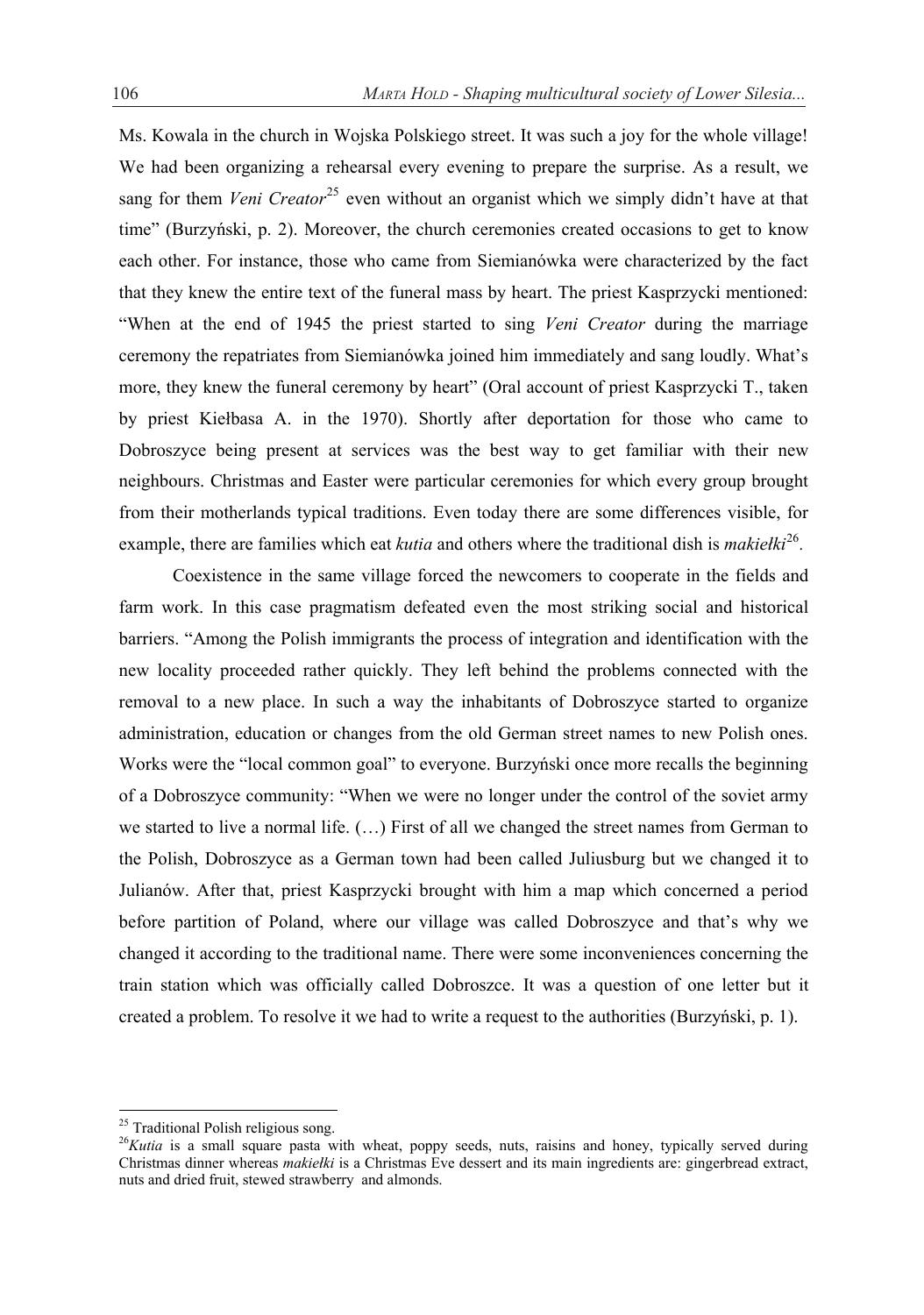As the town name was established the inhabitants started to create a  $g$ mina<sup>27</sup> essential for the administration of the area. The key posts for the village had to be taken by the new settlers who were in charge of establishing new structures. Burzyński writes in his diary: "There was no problem either with the hairdresser or with the carpenter, because Hajder took the barbershop and Szczepaniak took care of the carpenter`s workshop. It was more difficult to organize the life in the houses taken over after the Germans had left Dobroszyce. Upon departure they took with them or threw away most of their belongings so we had to organize everything for ourselves, even the furniture. (…)We used to exchange almost everything with the Russians for vodka, for example in that way we obtained three typewriters and even a clock. (...) The first transport of the repatriates arrived from Sądowa Wisznia. Among them was Ms. Sekunda who as a qualified nurse was our first doctor. She looked for aspirin in an old burnt out pharmacy and after that she treated us with what she had found. But we were so glad that she came with a white uniform" (Burzyński, p. 3-4). The stores, offices and other public institutions were established: "We set up a bakery with the first baker Pitio. The first artisans were Dykiert and Konopacki. As for the grocery stores the first were organized by Michalak and Borzek, Ms. Lodzina was responsible for the post office where the first postmen were Lachowicz and Rzeziński. M Załustowicz became the owner of Jutrzenka, the first restaurant in the village" (Burzyński, p. 5-6).

The new inhabitants did their best to organize their new homes. They renovated the buildings taken over after Germans left, organizing the farms and the public offices. There were activities which sometimes required buying many tools and equipment but even that did not discourage the new settlers. They found out easily that 'gorzelniana'<sup>28</sup> was the best means of payment in Dobroszyce. It functioned in the transactions with the Soviets as well as with the local people. It was possible to buy almost everything from the Russians using vodka, even cows..." (Burzyński, p. 5) – reminds Burzyński.

A school was opened in Dobroszyce in 1946 and that was the official inauguration of the process of providing the education in the region. Its spiritual father was the first headmaster in a local school, M. Jaszczuk. Thanks to his efficiency a building was obtained near the old castle in order to establish a school. Then he found one more building in Wrocáawska street which was also used for the needs of the students. He founded a school for the children from Dobroszyce and the area even for those who came from German families.

<sup>&</sup>lt;sup>27</sup>Gmina is the municipal unit (lowest uniform level) of territorial division in Poland. It is usually translated as "commune" or "municipality".

<sup>&</sup>lt;sup>28</sup> The kind of homemade vodka.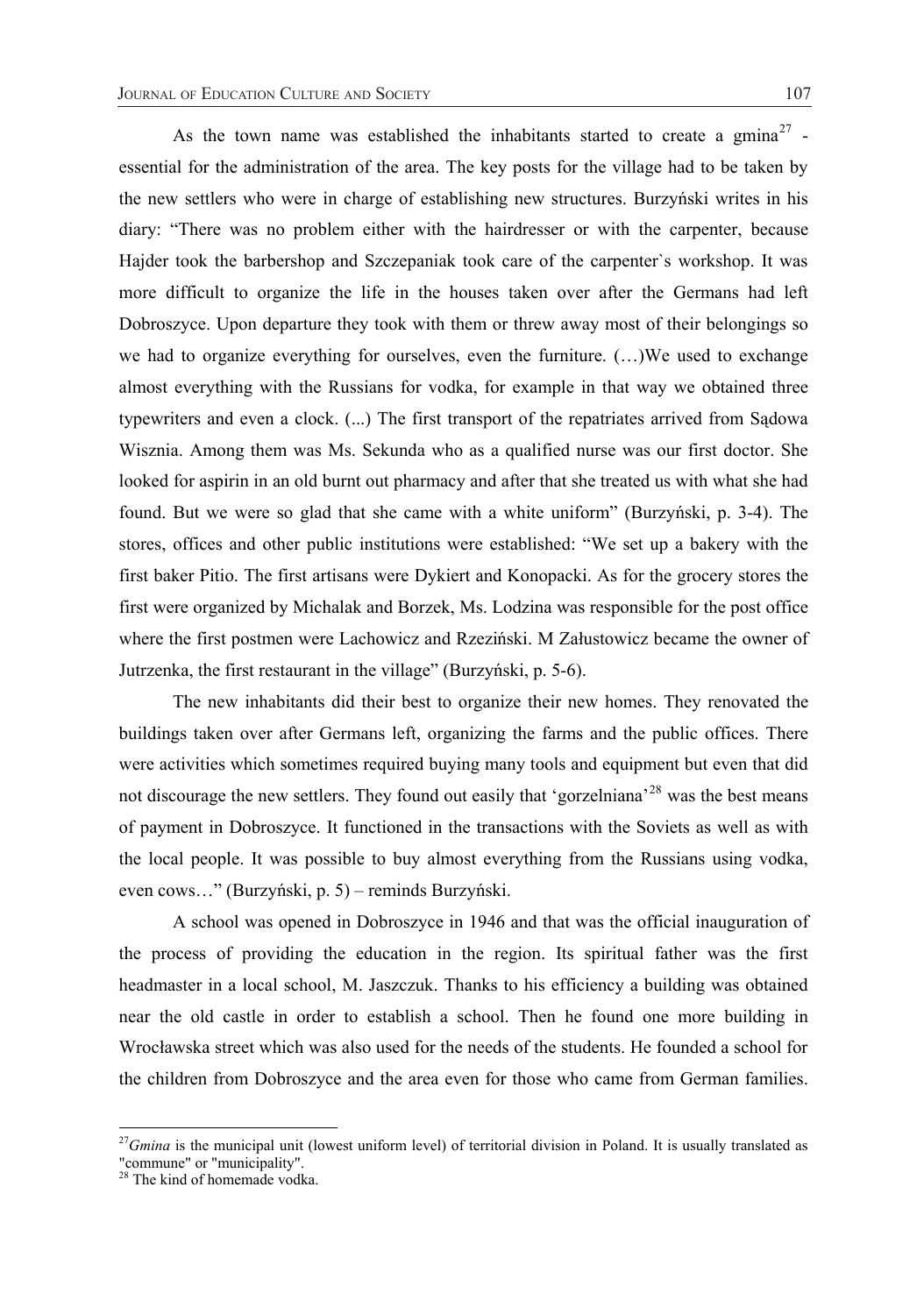All students were learning and studying together regardless of their nationality so that friendships among Polish and German children were natural in contrast to the enormous gap among their parents.

The goal of new settlers in Dobroszyce was to lead a normal life in a new place. In the name of that purpose "everybody worked as volunteers and it wasn't just about making it 100% effective. Everybody tried to create sufficient conditions for their families and their children to live in. It was still their motherland which had been simply removed from its previous location" (Stepien, p. 28). Thanks to the efforts of all inhabitants the town which had been strange at the beginning, became a real motherland afterwards. (…)With time, pragmatism overcame the social and historical divisions among the different groups who came to Dobroszyce. Finally marriages between the settlers from the different regions became usual" (Berendt 2000a, p. 150-153).

 The generations following those who came to Lower Silesia in 1945 have created their identity based on the multicultural and multi-ethnic foundation of the region. It seems that it has been possible to adapt for so many different social groups in one village and the confirmation for that lies in the fact that most of the family names mentioned in the diaries of the progenitors exist in Dobroszyce up to the present day.

> Translation: Katarzyna Olszewska Correction: mgr Justyna Pilarska

## **Bibliography:**

- Berendt E. (2000a), *Wstęp*, [in:] Kłodnicki Z. (ed.), Śląsk, Schlesien, Slesko; Przenikanie  *kultur*, Muzeum Narodowe we Wrocáawiu, Wrocáaw.
- Berendt E. (2000b), *Powojenny ksztaát dolnoĞląskiej tradycji ludowej*, [in:] Káodnicki Z. (ed.), *ĝląsk, Schlesien, Slesko; Przenikanie kultur*, Muzeum Narodowe we Wrocáawiu, Wrocław.
- BrzeziĔska A. I. (2006), *DzieciĔstwo i dorastanie: Korzenie toĪsamoĞci osobowej i spoáecznej*, [in:] BrzeziĔska A.W., Hulewska A., Sáomska J. (eds.), *Edukacja regionalna*, PWN, Warszawa.
- BrzeziĔska A.W., Hulewska A., Sáomska J. (2006) (eds.), *Edukacja regionalna*, PWN, Warszawa.
- Burzyński L., *Memorials*, (text never published).